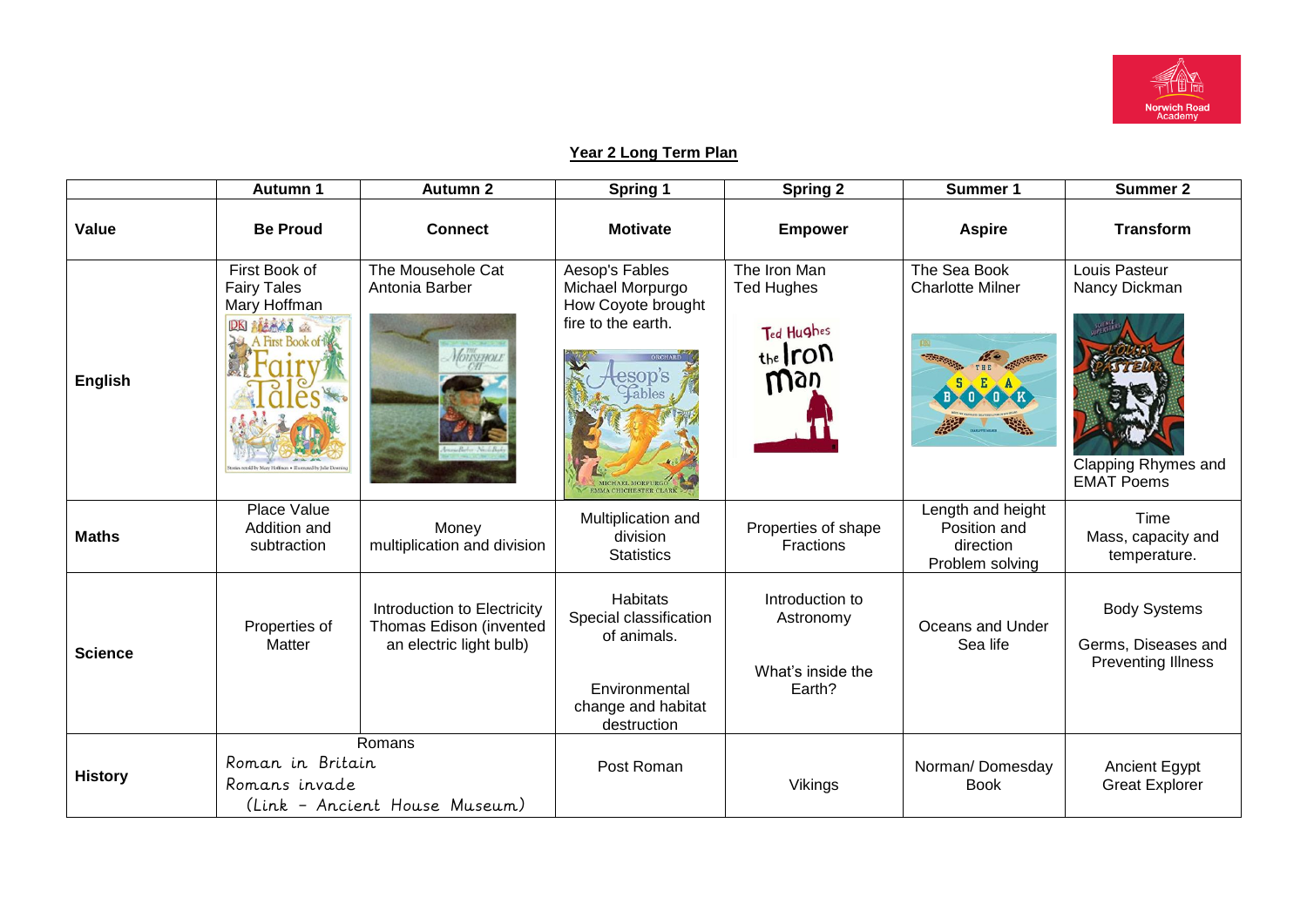

| Geography    |               | The School<br>Setting                                                                                                               | Globe/World Map                                                                                                               |                       | Non-European<br>Regions of the UK                                                                                                          |                                                                                                                                           | Climates | <b>Great Explorer</b>                                                                                                               |                                                                                                                                  |                    |
|--------------|---------------|-------------------------------------------------------------------------------------------------------------------------------------|-------------------------------------------------------------------------------------------------------------------------------|-----------------------|--------------------------------------------------------------------------------------------------------------------------------------------|-------------------------------------------------------------------------------------------------------------------------------------------|----------|-------------------------------------------------------------------------------------------------------------------------------------|----------------------------------------------------------------------------------------------------------------------------------|--------------------|
|              |               |                                                                                                                                     |                                                                                                                               |                       | countries                                                                                                                                  |                                                                                                                                           |          |                                                                                                                                     | <b>Ronald Amundsen</b>                                                                                                           |                    |
|              |               | Theme: What did<br>Jesus teach?                                                                                                     | Theme: Christmas - Jesus as a<br>gift from God                                                                                |                       | Theme: Passover                                                                                                                            | Theme: Resurrection                                                                                                                       |          | Theme: The Covenant                                                                                                                 | Theme: Rites of passage<br>and good works.                                                                                       |                    |
| <b>RE</b>    |               | Key Question: Is it<br>possible to be kind to<br>everyone all of the<br>time?                                                       | Concept: Incarnation<br>Key Question: Why do<br>Christians believe God gave<br>Jesus to the world?                            |                       | Key Question: How<br>important is it for Jewish<br>people to do what God<br>asks them to do?                                               | Concept: Salvation<br><b>Key Question: How</b><br>important is it to Christians<br>that Jesus came back to life<br>after the crucifixion? |          | Key Question: How<br>special is the relationship<br>Jews have with God?                                                             | Key Question: What is the<br>best way for a Jew to show<br>commitment to God?                                                    |                    |
|              |               | Religion: Christianity                                                                                                              | Religion: Christianity                                                                                                        |                       | Religion: Judaism                                                                                                                          | Religion: Christianity                                                                                                                    |          | Religion: Judaism                                                                                                                   | Religion: Judaism                                                                                                                |                    |
| <b>PSHE</b>  |               | Feelings and<br>Emotions                                                                                                            | Healthy<br>Relationships                                                                                                      | Valuing<br>difference | Rights and<br>Responsibilities                                                                                                             | Environment                                                                                                                               | Money    | <b>Healthy Lifestyles</b>                                                                                                           | Growing<br>and<br>Changing                                                                                                       | Keeping<br>Safe    |
| <b>Music</b> |               | Elements of music                                                                                                                   |                                                                                                                               | Notation              |                                                                                                                                            | Listening and<br>understanding                                                                                                            | Songs    |                                                                                                                                     |                                                                                                                                  |                    |
| Art          |               | Art of Ancient<br>Egypt<br>Elements of Art:<br>Colour, Shape<br>and Texture                                                         | Monuments of Rome and<br><b>Byzantium</b><br>Elements of Art: Colour,<br>Shape and Texture                                    |                       | Early Christian and<br>Medieval art in<br><b>England and Northern</b><br>Europe<br>Elements of Art:<br>Colour, Shape and<br><b>Texture</b> | Portraits and Self-<br>portraits<br>Elements of Art:<br>Colour, Shape and<br>Texture                                                      |          | <b>Murals</b><br>Elements of Art:<br>Colour, Shape and<br><b>Texture</b>                                                            | Elements of Art:<br>Colour, Shape and<br><b>Texture</b>                                                                          |                    |
| <b>DT</b>    |               | To develop a wide<br>range of art and<br>design techniques in<br>using colour, pattern,<br>texture, line, shape,<br>form and space. | To develop a wide range of art<br>and design techniques in using<br>colour, pattern, texture, line,<br>shape, form and space. |                       | To develop a wide range<br>of art and design<br>techniques in using colour,<br>pattern, texture, line,<br>shape, form and space.           | To develop a wide range of<br>art and design techniques in<br>using colour, pattern,<br>texture, line, shape, form<br>and space.          |          | To develop a wide range<br>of art and design<br>techniques in using<br>colour, pattern, texture,<br>line, shape, form and<br>space. | To develop a wide range of<br>art and design techniques<br>in using colour, pattern,<br>texture, line, shape, form<br>and space. |                    |
| <b>PE</b>    | Outdoor       | <b>Ball Skills</b>                                                                                                                  | <b>Invasion Games</b>                                                                                                         |                       | Sending and<br>Receiving                                                                                                                   | <b>Sticking and Fielding</b>                                                                                                              |          | <b>Athletics</b>                                                                                                                    |                                                                                                                                  | <b>Ball Skills</b> |
|              | <b>Indoor</b> | Yoga                                                                                                                                | Gymnastics                                                                                                                    |                       | Fundamentals                                                                                                                               | <b>Fitness</b>                                                                                                                            |          | <b>Team Building</b>                                                                                                                |                                                                                                                                  | Net and Wall       |